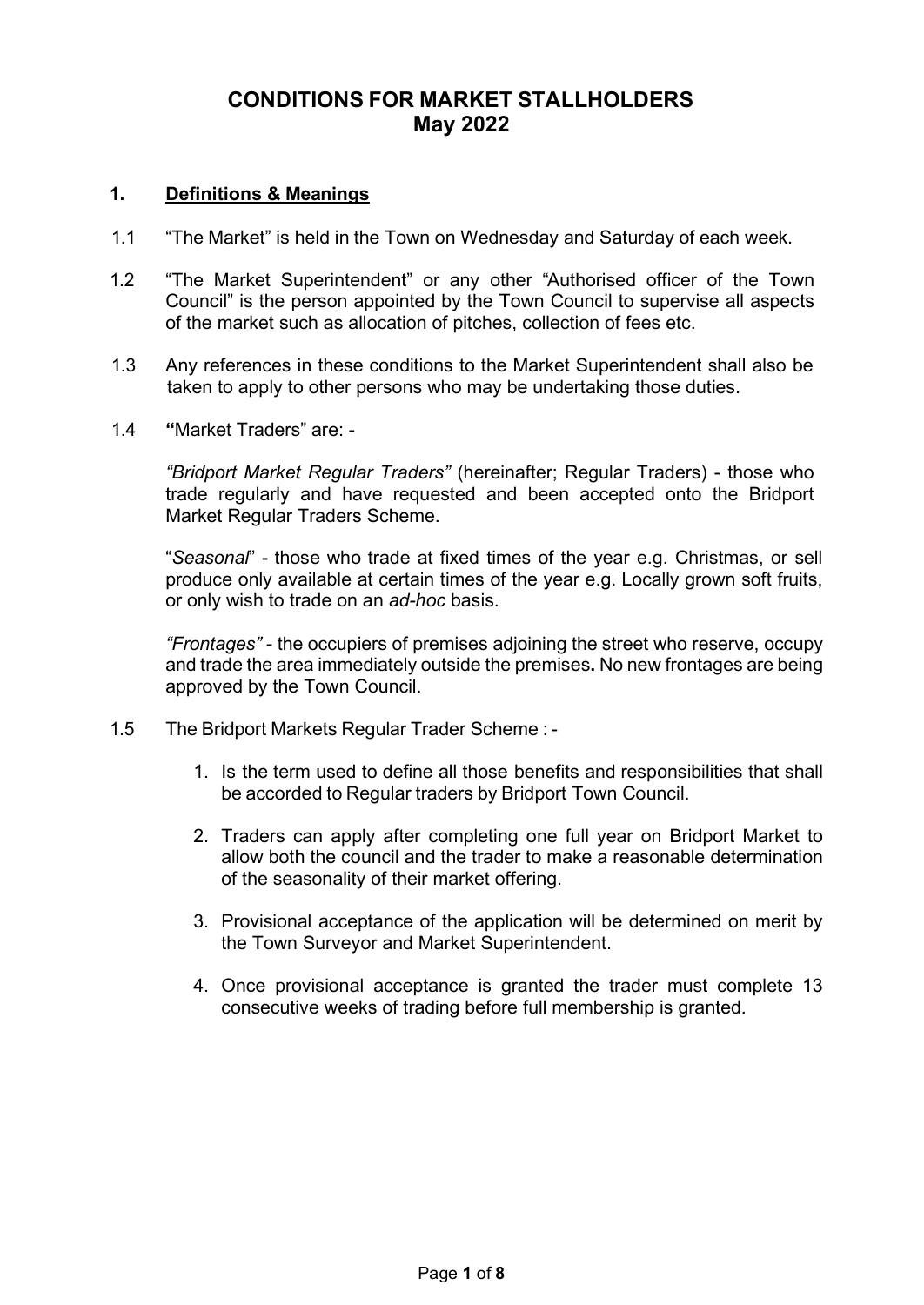### **2. General Conditions**

- 2.1 These conditions apply to all categories of market trader unless otherwise specified.
- 2.2 The Market Superintendent has authority to refuse to let a pitch to any market trader who does not comply with any of these conditions.
- 2.3 Regular Traders shall display their Regular Traders Certificate on their stalls at all times. Failure to do so may result in tolls being levied at rates applicable to Seasonal traders.
- 2.4 Regular traders missing more than five consecutive markets, including Wednesday and Saturday, shall revert to the category of Seasonal trader unless the absence is notified in advance and approved by the Town Surveyor using the Absence Notification Form (available on request).
- 2.5 Regular traders establishing a pattern of attendance solely to benefit from the reduced rates and other benefits of being a Regular Trader (e.g. Only attending every 5<sup>th</sup> market) will be referred to the Town Surveyor and may be asked to attend as a Seasonal trader.
- 2.6 Regular traders should notify the Market Superintendent of genuine absences including those due to weather or ill health by 7.30 AM on their normal market day(s).
- 2.7 Regular traders who cease trading on the market who subsequently re-apply to the market within three years may apply for provisional acceptance onto the regular trading scheme immediately on their application being accepted.
- 2.8 Regular traders may request a suspension of their membership of the scheme due to personal circumstances and attend as a seasonal trader. If their circumstances change within 18 months they can, on request, immediately revert to the category of Regular trader. If circumstances remain unchanged then they will move to the category of Seasonal Trader but may subsequently re-apply as per 2.7 for immediate provisional acceptance.
- 2.9 Seasonal Traders shall display their names visibly on their stalls at all times.
- 2.10 All Traders shall ensure that their stalls are continuously staffed by at least one competent person over the age of sixteen years. The market trader shall be responsible for the actions of any person working from their stall.
- 2.11 Seasonal traders who wish to be join the Regular Traders' scheme should complete a Regular Traders request form (available on request) and pass it in the first instance to the Market Superintendent. Final approval is by the agreement of the Town Surveyor.
- 2.12 Occupiers of premises who reserve their frontages shall visibly display their names on their stalls etc. when trading in the market.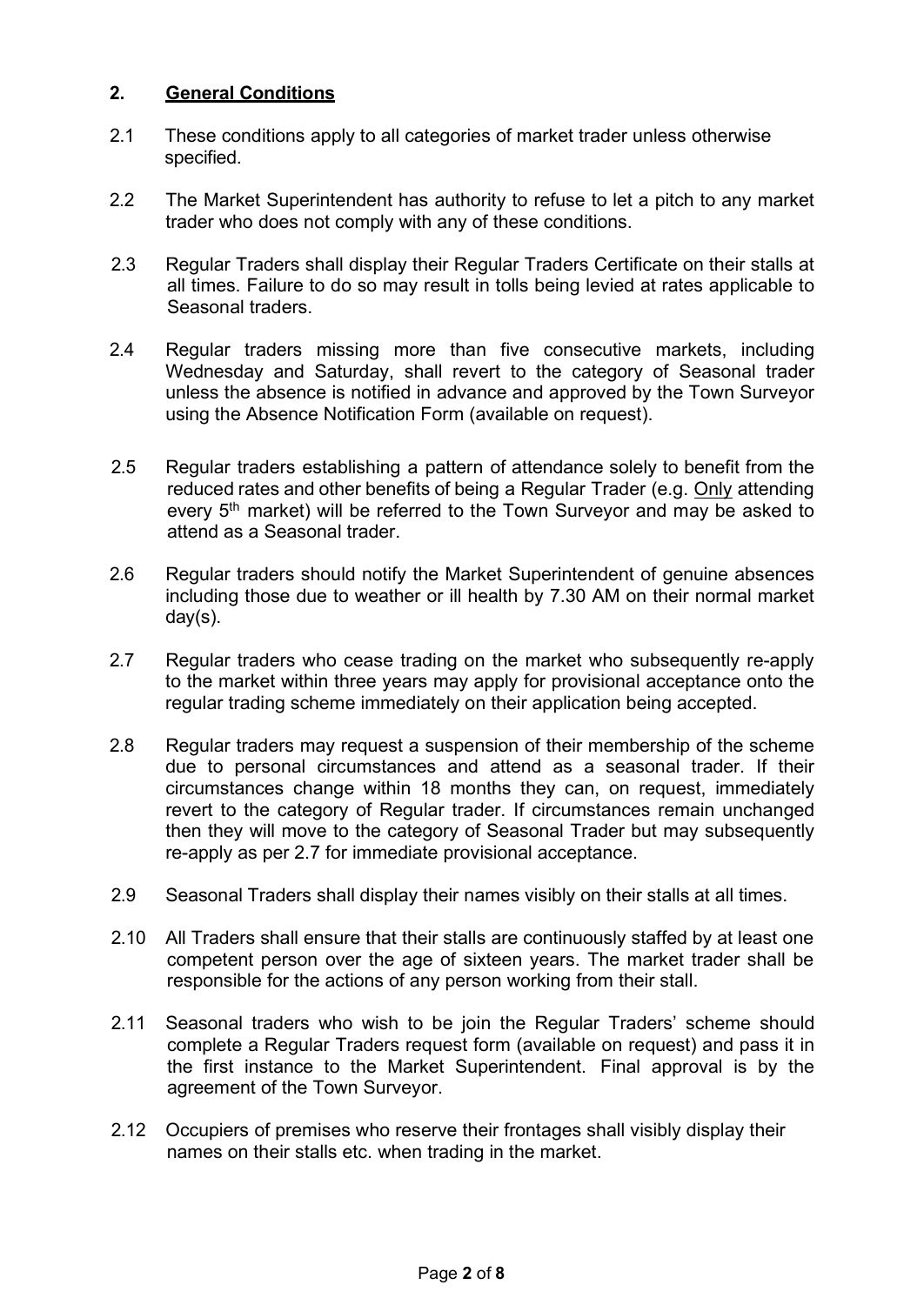### **3. General Obligations**

- 3.1 Market traders shall indemnify the Council from and against all claims, damages, loss, expenses, and costs in respect of any explosion, fire, accident or injury to property, persons or things which may arise or occur through or in connection with the occupation or use of the stall. Valid Public Liability Insurance and, if appropriate, Market Traders Employers' Liability Insurance Certificates must be presented with the application to trade on the market. A copy of all insurances must be sent to the Town Council on each and every renewal. Valid insurance must be held and be available for inspection at all times when trading on the market.
- 3.2 The Town Council is not liable for any damage caused by the market trader or their stall, goods, or employees.
- 3.3 When attending the market, traders shall not cause or permit any public or private nuisance at their stall, or otherwise cause annoyance, inconvenience or nuisance to the Council or its staff, or to other Stallholders, or to the public. This condition shall apply to both arrival at and departure from the market and include setting up and taking down.
- 3.4 Stallholders shall not by their actions or inaction bring the market into disrepute: including by the posting of or soliciting of comment on social media, ecommerce platform or other electronic medium.
- 3.5 The continuity of specific locations by traders is encouraged. However, no trader has the right to trade from a particular pitch in the Market.
- 3.6 No guarantee of the right to trade on the market or continuing availability of a pitch in the market, should be given by any trader when disposing of their goods or business to a successor.
- 3.7 Regular traders who intend to cease trading in the market are required to advise the Town Council accordingly.
- 3.8 All traders must sign that they will abide by these conditions before being allowed to trade on the market.
- 3.9 Updates and amendments to these terms and conditions are notified to all traders via the website. It is the responsibility of all traders to ensure that they are familiar with, and abiding by, the most current version. This can always be found at on Bridport Town Councils website under [Terms and Conditions.](https://www.bridport-tc.gov.uk/services/bridport-market/) A history of changes to this document is included at Appendix C. Bridport Town Council will not accept ignorance of any change when considering appeals against suspension, etc.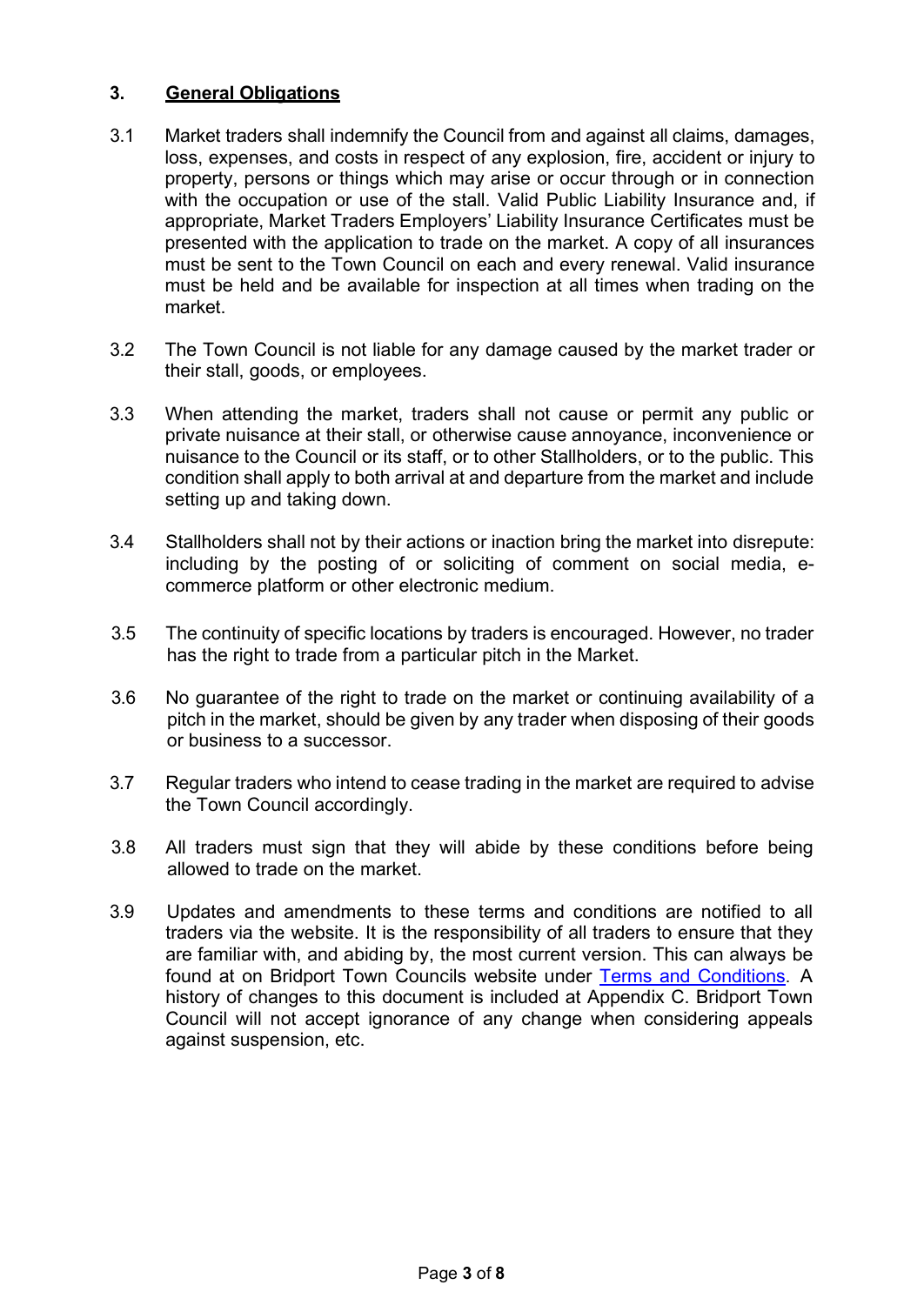### **4. The Stalls**

- 4.1 Pitches must be occupied by the market trader before 7.45am unless the Market Superintendent has been advised accordingly. Pitches not occupied by 7.45am will be allocated by the Market Superintendent.
- 4.2 The positions of all stalls shall be sited as directed by the Market Superintendent.
- 4.3 Stalls shall not be fixed to buildings or street furniture.
- 4.4 The Market trader may only routinely sell or offer for sale those goods listed on their application form. A stallholder may not amend the goods that they routinely sell unless approval has been given in writing by the Town Surveyor.
- 4.5 A-Boards or other advertising notices will only be permitted by permission of the Market Superintendent or Town Surveyor.
- 4.6 Spaces reserved and occupied by frontages shall be sited immediately in front of their property.

#### **5. Consideration of the Public and Safety**

- 5.1 The market trader shall not cause nuisance by noise, obstruction etc. to residents and users of the highway when erecting and dismantling their stalls and during the Market. Erection of stalls shall not commence before 7am and be removed by 5pm.
- 5.2 The market trader shall ensure that their stalls are set up and that their vehicles are unloaded and removed by 8.30am, unless agreed otherwise with the Market Superintendent.
- 5.3 Access to; seats, telephone call boxes, bus stops, crossings, etc. shall be maintained at all times.
- 5.4 Where a pitch is located adjacent to live traffic a 300mm (1ft.) safety zone shall be maintained to the edge of the carriageway. No chairs, stools or goods should be placed on the highway
- 5.5 A minimum footway width of 2m must be maintained at all times. Stalls shall be positioned behind any red lines on the pavement (where marked) to ensure maintenance of this footway width.
- 5.6 Stalls shall not obscure traffic signs or the visibility at road junctions and crossings.
- 5.7 Canopies, clips and display goods must be positioned high enough so as to cause no risk or danger to pedestrians.
- 5.8 Stalls and traders shall not obstruct or endanger the users of the adjacent highway. This includes the footway and carriageway.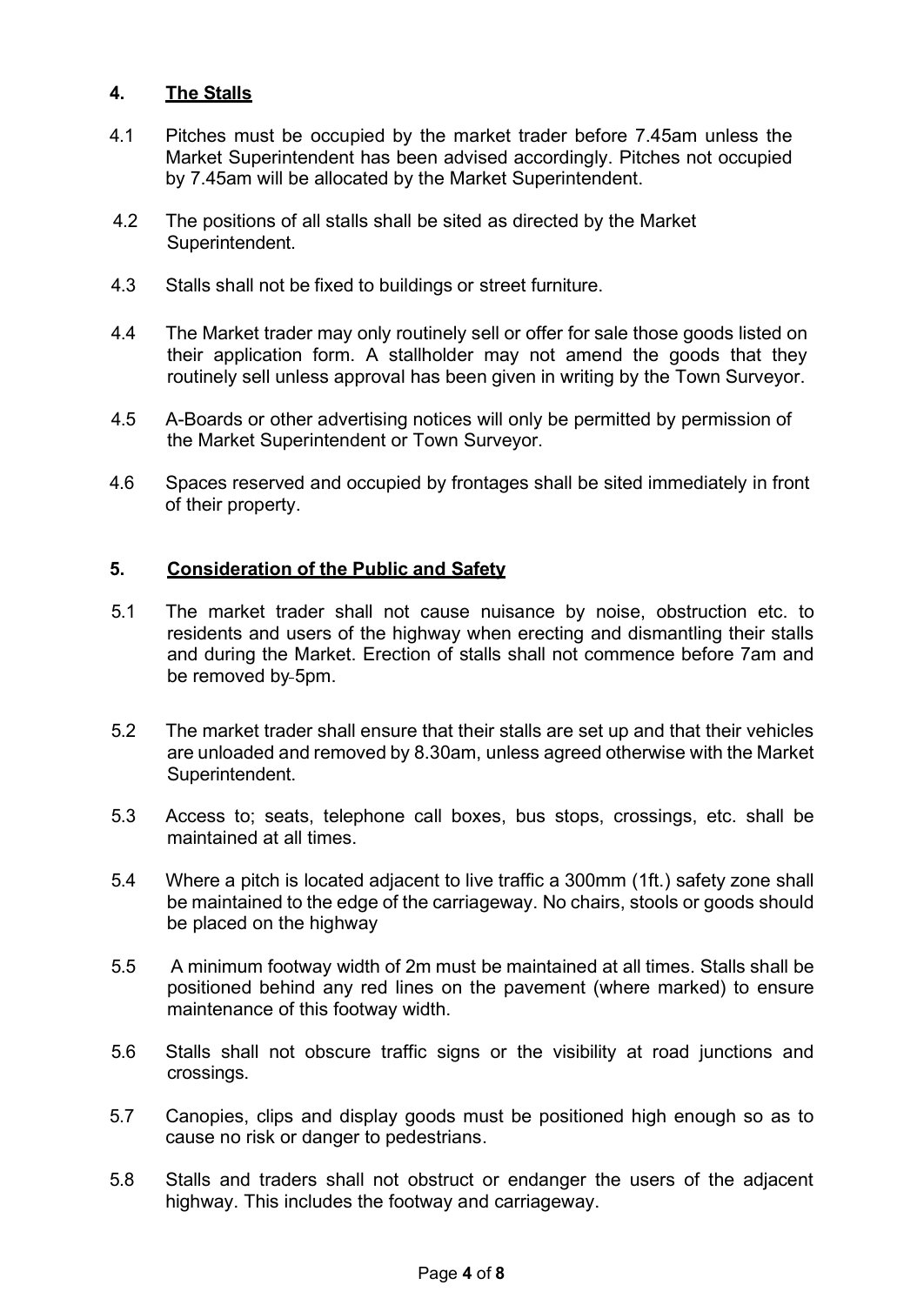- 5.9 Where a market stall holder has been issued with a permit by the Town Council or market superintendent to allow them to park a vehicle within the confines of the market then that permit shall be clearly displayed on the vehicle at all times.
- 5.10 Where a yellow weather warning (or higher) for wind has been issued by the Met office then traders should refrain from the use of gazebos, awnings, or other structures. Traders not observing this rule may be immediately asked to cease trading by the market superintendent and may be subject to further action from the Town Council.
- 5.11 Where adverse weather conditions or other undocumented hazards would pose a risk to either the trader or the public then the market superintendent may require that the trader modifies the way in which they trade or cease trading on that occasion. Traders not observing this rule may be immediately asked to permanently cease trading by the market superintendent and may be subject to further action by the Town Council.

### **6. Food**

- 6.1 Market traders proposing to conduct a food business from any stall should comply with the guidance given in Appendix A. NB a signed copy of these should be returned with the Terms and Conditions when completing your application.
- 6.2 Any market trader involved with the preparation of food on their stall must have any required certification as shown at [Appendix A.](https://www.bridport-tc.gov.uk/wp-content/uploads/2021/03/Bridport-Market-Food-Guidance.pdf)

#### **7. Litter**

- 7.1 Market traders are responsible for ensuring that all rubbish, litter, unwanted goods, etc., are safely stored throughout the day, and removed at the end of the day's trading. Additional precautions shall be taken by market trader during inclement weather to prevent litter from their stalls being blown along the highway. Market trader will be charged at business rates for the removal of any litter remaining at the end of trading.
- 7.2 Market traders must make their own provision for safe disposal of markets waste. Market traders must not dispose of commercial waste in public bins.
- 7.3 Any market trader found to be using public bins for disposal of market waste could face sanctions as per section 9 of these conditions and may be charged any costs associated with the removal of the waste as per 7.1.
- 7.4 Any stallholder proved to be fly-tipping waste from their market activities will be banned from the market.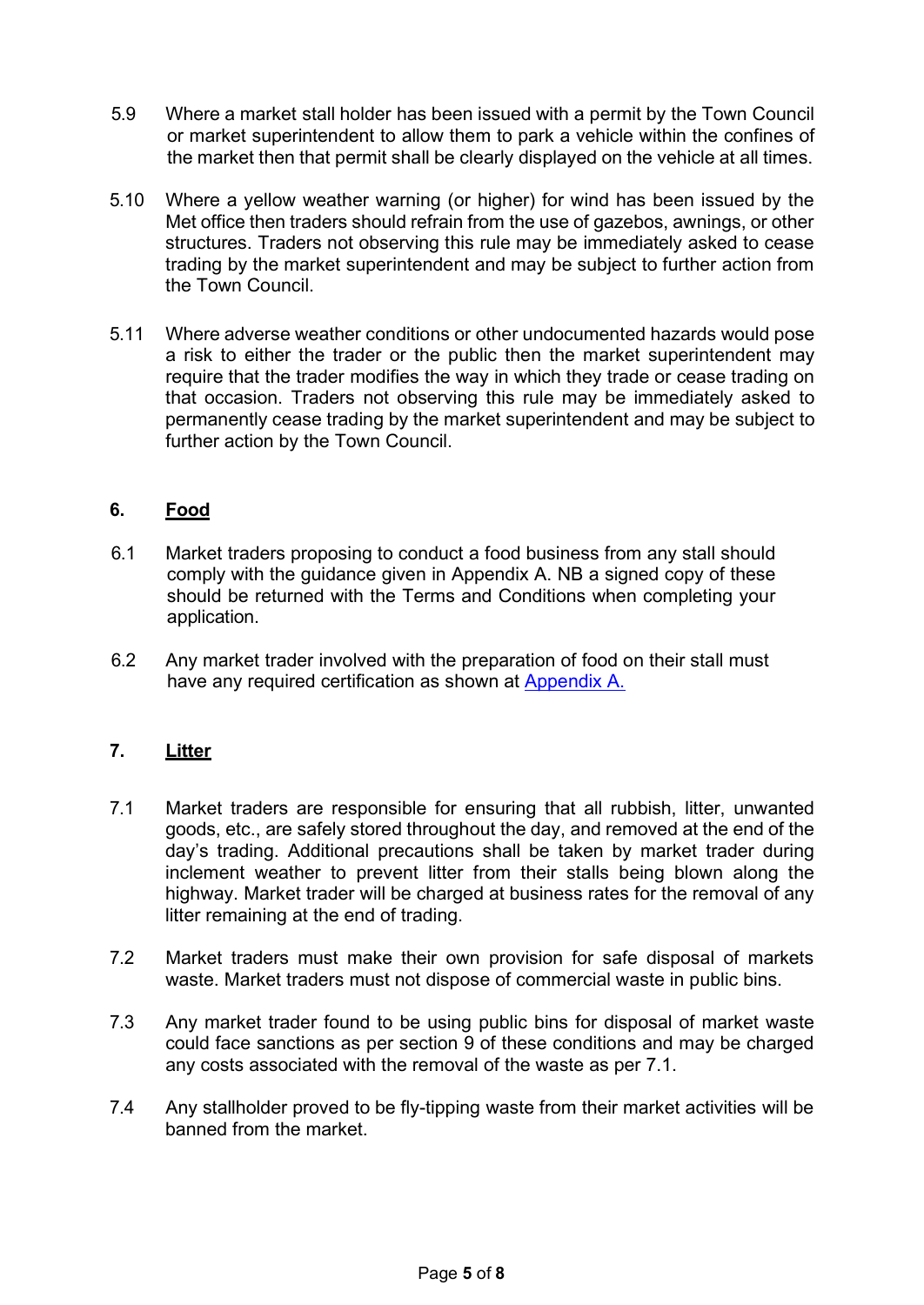### **8. Payment**

8.1 Pitch fees for Bridport Markets may be collected in advance, on the day, or in arrears. Failure to meet payment requirements may affect the stallholders trading position.

### **9. Conduct and Behaviour**

- 9.1. Bridport Town Council will not tolerate abuse or intimidation of any sort. Market traders are required to ensure that they and their assistants are at all times competent, courteous, and helpful, treating the public, other traders, and council staff or staff from other agencies fairly and reasonably.
- 9.2. Bridport is a Rights Respecting town and market traders and their assistants must, in the operation of their business and behaviour, accord with the provisions of the Bridport Citizens' Charter.
- 9.3. Market traders or their assistants must not commit any acts of harassment (whether based on age, disability, ethnicity, gender, sexual orientation, genderreassignment, marriage and civil partnership, religion or belief, pregnancy and maternity, health, and income status) against any person, including council staff and their own employees. Harassment is considered to include, but is not limited to:
- 9.3.1. Violence or threats of violence towards any person.
- 9.3.2. Abusive or insulting words or behaviour towards any person.
- 9.3.3. Damage or threats of damage to property belonging to another person.
- 9.3.4. Writing threatening, abusive or insulting public messages.
- 9.3.5. Refusal, without reasonable cause, to serve or permit access to a stall, or provide or allow access to services provided from that stall.
- 9.3.6. Any act or omission calculated to interfere with the peace or comfort of any person, or to inconvenience any person to such an extent that it may be considered sufficient to bring the market into disrepute.
- 9.4. Market traders and their assistants must co-operate in allowing Bridport Town Council, other staff and contractors employed by the council, or representatives from other agencies to carry out their duties, which includes complying with any reasonable request or instruction. Such requests may include the production of documents such as those related to food registration where applicable.
- 9.5. Any complaints deemed by Bridport Town Council to be of a serious nature against a market trader or their assistant by members of the public, other market trader, council staff or relevant third parties may be regarded as grounds for immediate suspension from trading until the matter is resolved and could lead to a revocation of the right to trade..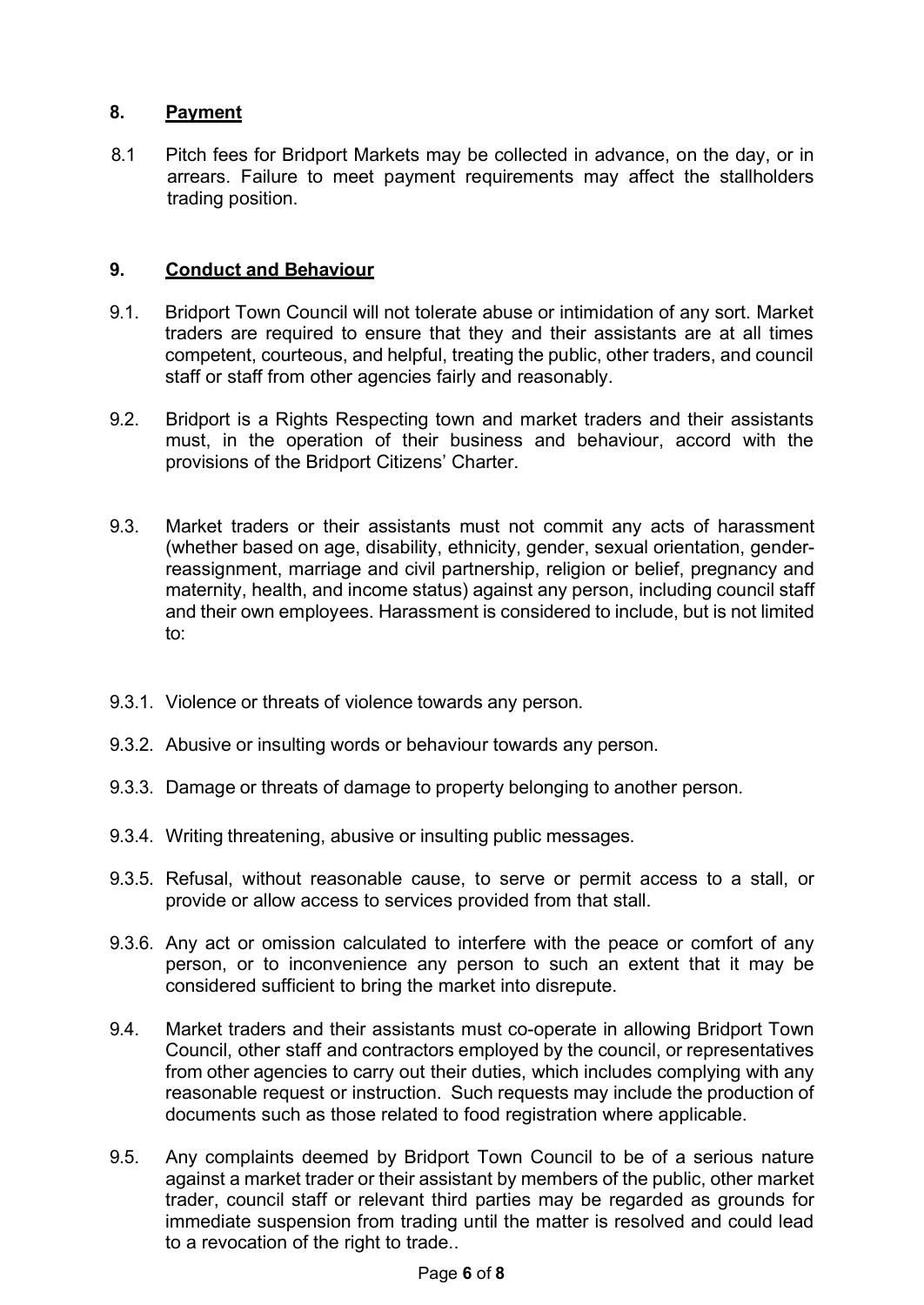- 9.6. The offering of bribes or inducements to officers will also be deemed to be a breach of conditions and those responsible may be subject to further enforcement sanction, including prosecution.
- 9.7. Any allegations made by market traders or their assistants against members of the public, other market traders or council staff will always be fully investigated. If such allegations are found to be without factual basis and were made in a frivolous, malicious, or disingenuous manner, then the suitability of the individual responsible for the allegation to trade, or assist in trading, may be reviewed and could lead to a revocation of the right to trade.
- 9.8. In order to protect our community, any existing market trader or assistant who is convicted, cautioned, arrested, warned or admits to the commission of any offence relating to drugs, dishonesty, public order, weapons or bladed articles, sexual offences, non-fatal offences against the person, consumer related offences (including safety, counterfeit, copyright, pricing and food hygiene) or the unlicensed sale and supply of alcohol will have their permission to trade, or assist in trading, on the market reviewed and could lead to a revocation of the right to trade.
- 9.9. Market traders and their assistants are strictly prohibited from trading whilst under the influence of alcohol or illegal substances.
- 9.10. Market traders and assistants must also comply with all relevant national and local legislation relating to money laundering and fraud. Any transactions considered suspicious will be reported by us to the appropriate authorities.
- 9.11. Smoking is prohibited by market traders and assistants within the confines of a market pitch.

#### **10. Non-compliance with Market Conditions**

- 10.1 If any trader fails to observe any of these conditions and/or the instructions of the Market Superintendent, a verbal warning will be issued in the first instance.
- 10.2 Continuing failure to observe the market conditions and/or the instructions of the Market Superintendent will lead to a written final warning being issued.
- 10.3 If the written final warning is not observed, then a trader may receive a temporary ban for a period of up to 4 weeks or a permanent ban.
- 10.4 A verbal warning may be issued by the Market Superintendent or the Town Surveyor. Written final warnings and a decision on a temporary or permanent ban shall be made by the Town Surveyor or, in his absence, the Town Clerk.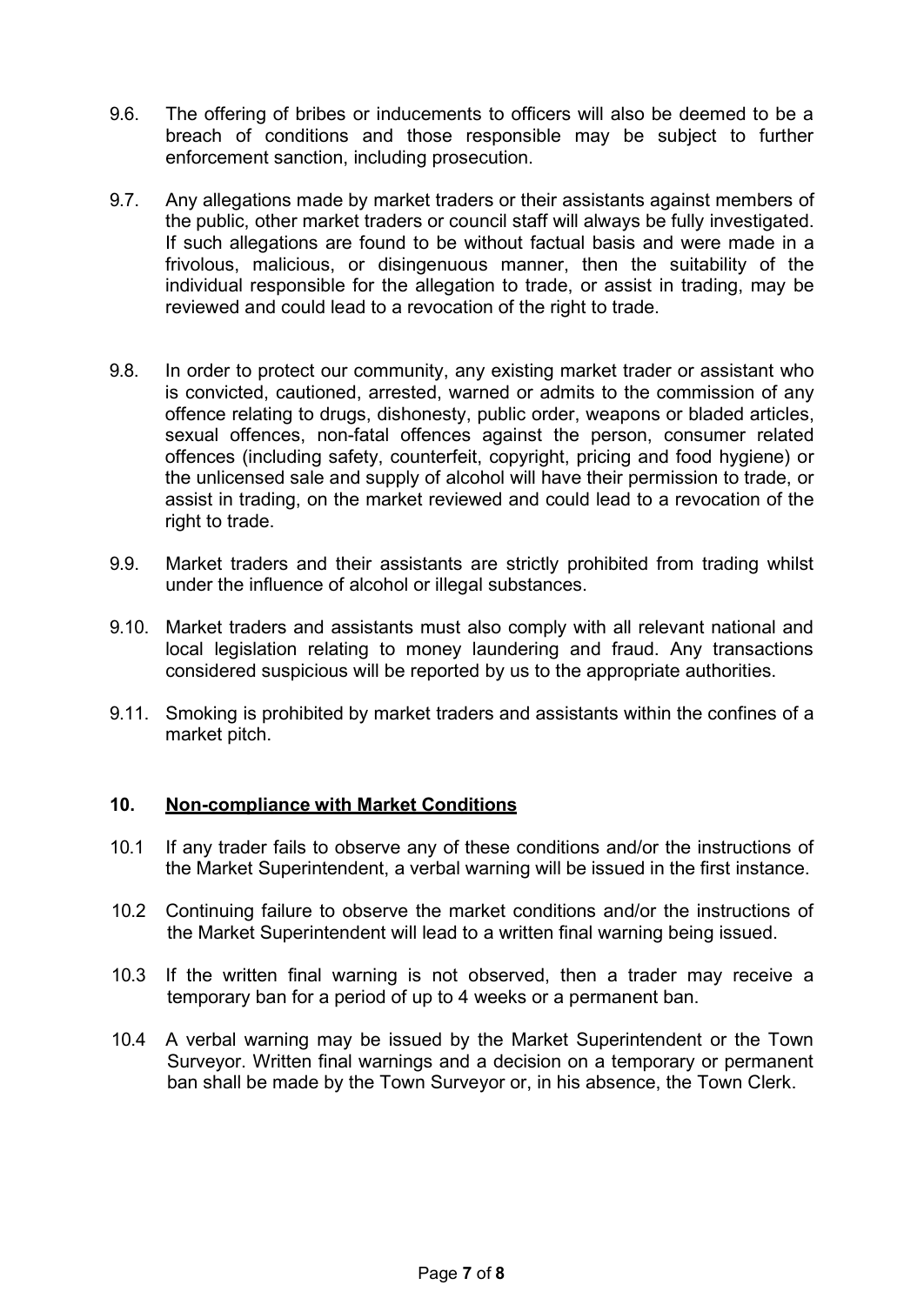#### **11. Appeal Rights**

- 11.1 If a decision is taken by the Town Council to permanently ban a trader, then the trader may appeal against this decision and the appeal will be heard by a councillors' panel appointed for this purpose.
- 11.2 Any complaints regarding decisions taken by the Market Superintendent shall be submitted in writing to the Town Surveyor. The Town Surveyor will then, after the gathering of evidence, adjudicate and then rule on his decision. This decision is binding.

#### **12. Contacts**

Bridport Town Council 01308 456722 8.30am to 5.00pm (Mon – Thurs)

8.30am to 4.30pm (Friday)

Ken Hussey Market Superintendent, 07583 202541. (Market days only)

Daryl Chambers Town Surveyor, 01308 456722, 9.00am to 5.00pm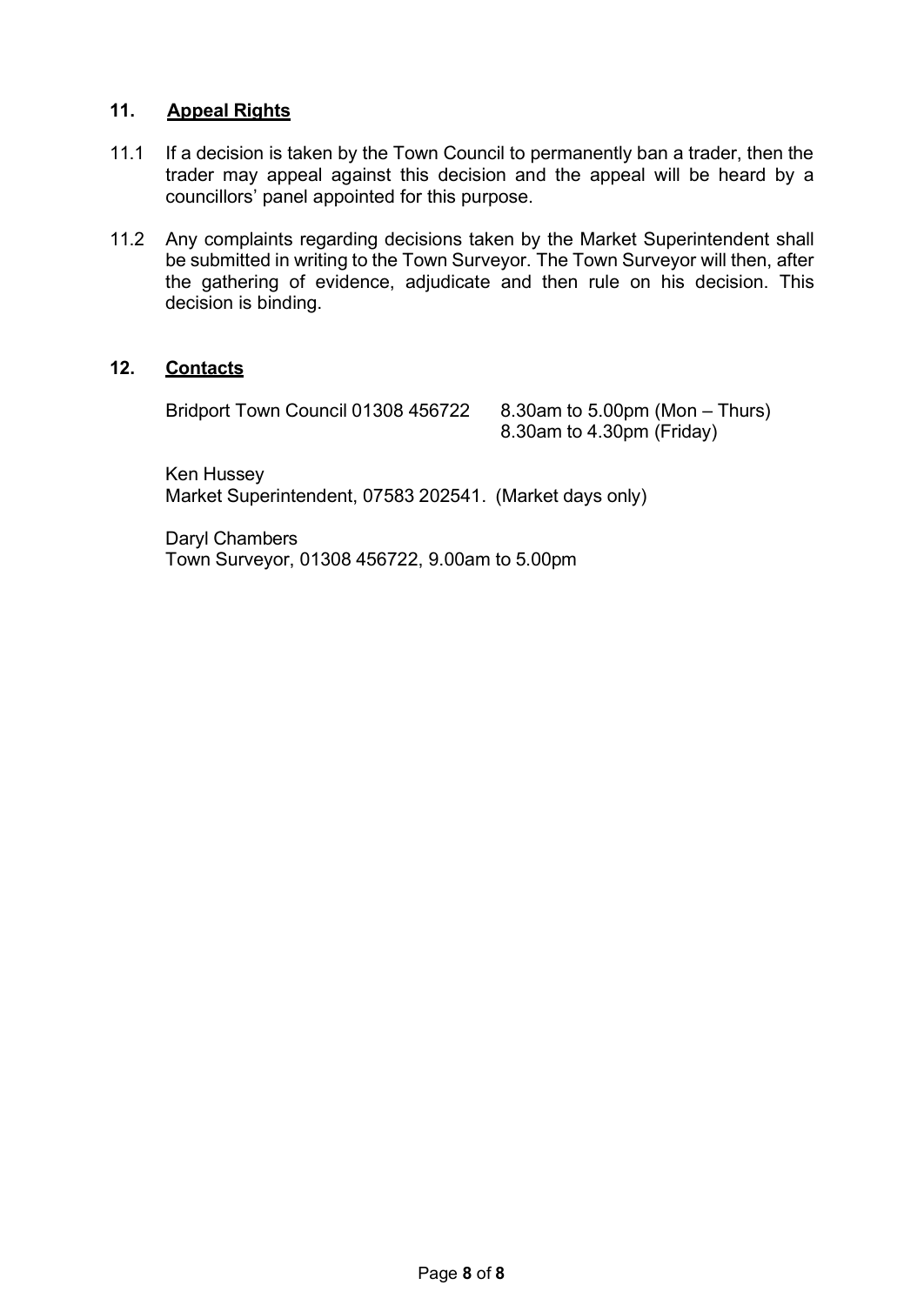### **Data Protection**

Bridport Town Council's Privacy Notice can be viewed at [https://www.bridport](https://www.bridport-tc.gov.uk/privacy-policy/)[tc.gov.uk/privacy-policy/. B](https://www.bridport-tc.gov.uk/privacy-policy/)y signing below, you agree that the Council may process your personal information for providing information and corresponding with you in connection with the market only. You also agree that the Council can keep your contact information data for an undisclosed time or until you request its removal.

### **Rights Respecting**

Bridport - the first town in the UK to declare itself Rights Respecting. The Citizens' Charter has been adopted by Bridport Town Council and Bridport made its declaration to be a Rights Respecting Town on 31st January 2018. The 5 Key principles in rights and responsibilities are listed on [Appendix](https://www.bridport-tc.gov.uk/wp-content/uploads/2021/04/Charter-Leaflet-Side-2.pdf) B.

#### **Climate Change**

Market traders should note that the Government, Dorset Council and Bridport Town Council have declared a climate and ecological emergency, and are encouraged to contribute to addressing the emergency in the operation of their businesses by:

- Promoting and operating a plastic-free environment, and in particular to avoid the use of single-use plastics;
- Considering how to maximise energy efficiency and where possible to ensure energy needs are met from renewable sources;
- Promoting walking, cycling and public transport and the use of electric vehicles;
- Prioritising local and sustainable food and other produce for sale.

### **I agree to abide by these Terms and Conditions and that the Council may process my information in accordance with its Privacy Policy.**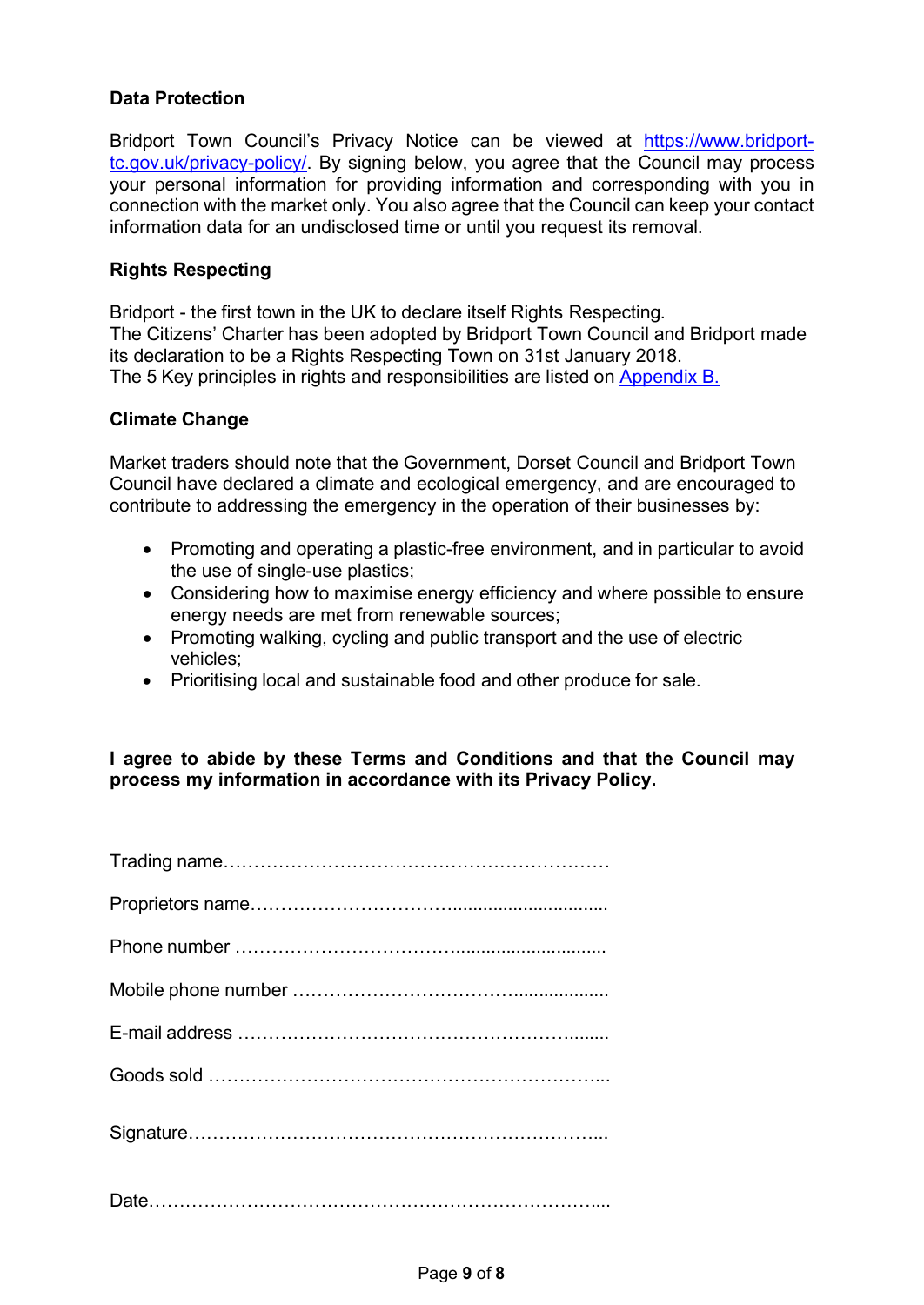Appendix A



# **Bridport Town Council Markets**

## **MARKET STALL FOOD SAFETY CHECKLIST**

## **Market:**

| Please provide details of the local authority which your business is registered with<br>1.<br>under the Food Premises (Registration) Regulations 1991 |   |                    |     |  |                |  |  |
|-------------------------------------------------------------------------------------------------------------------------------------------------------|---|--------------------|-----|--|----------------|--|--|
|                                                                                                                                                       |   |                    |     |  |                |  |  |
| 2.<br>Please indicate your latest food hygiene rating system score and the date it was<br>awarded to you                                              | 5 | $4 \t 3 \t 2 \t 1$ |     |  | Date Awarded:  |  |  |
|                                                                                                                                                       |   |                    |     |  |                |  |  |
|                                                                                                                                                       |   |                    |     |  |                |  |  |
|                                                                                                                                                       |   |                    |     |  |                |  |  |
|                                                                                                                                                       |   |                    |     |  |                |  |  |
|                                                                                                                                                       |   |                    | Yes |  | N <sub>0</sub> |  |  |
| Is all the food covered or otherwise protected?                                                                                                       |   |                    |     |  |                |  |  |
| Is there any refrigeration?                                                                                                                           |   |                    |     |  |                |  |  |
| Is the food hygiene score displayed?                                                                                                                  |   |                    |     |  |                |  |  |
| Are there facilities for hand washing?                                                                                                                |   |                    |     |  |                |  |  |
| Are there facilities for pot washing?                                                                                                                 |   |                    |     |  |                |  |  |
| <b>Are Allergy Warnings Displayed?</b>                                                                                                                |   |                    |     |  |                |  |  |

 $\mathscr{O}$ 

**Is the stall clean and tidy?** *Notes:*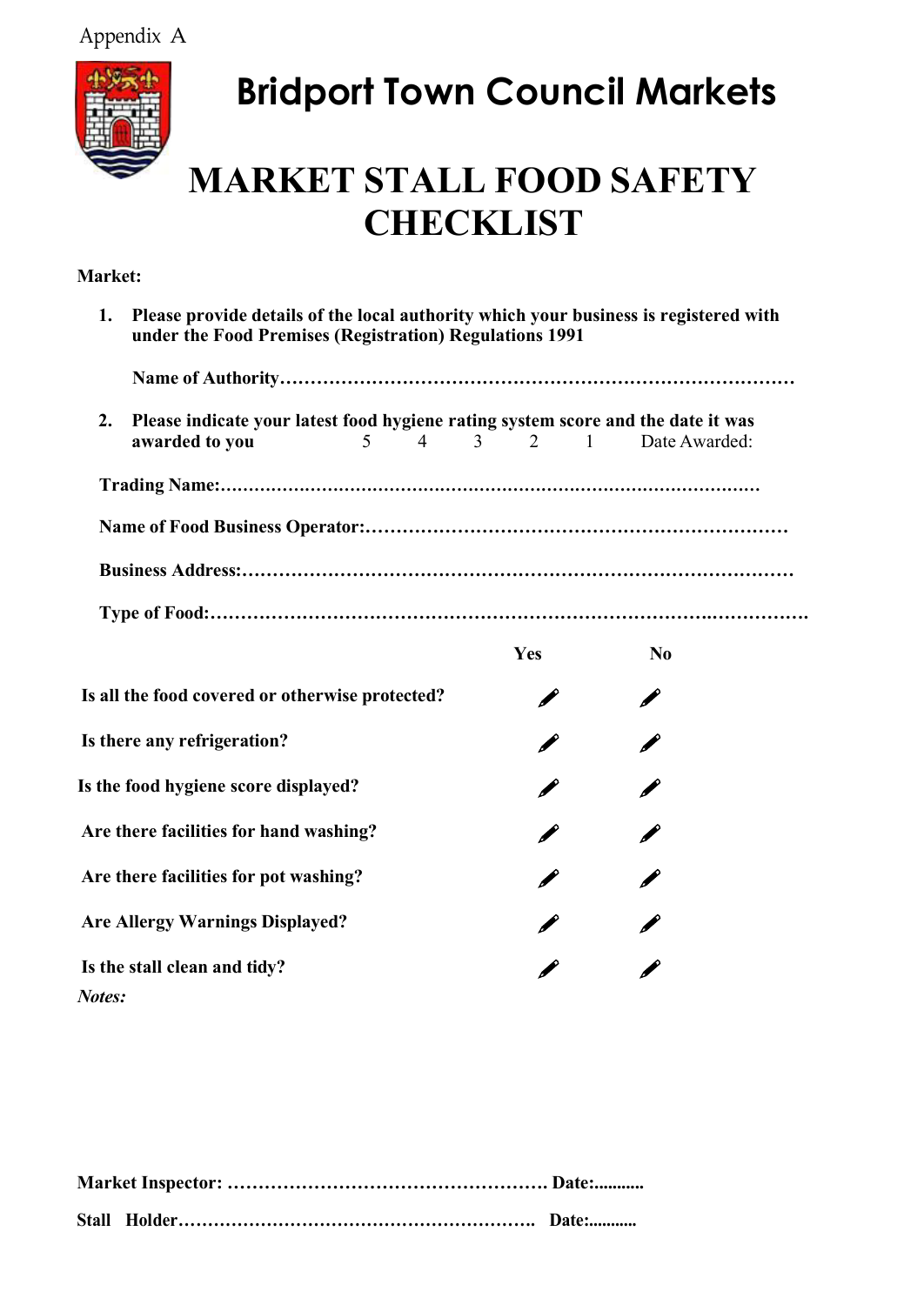

## **FOOD SAFETY GUIDANCE FOR FOOD STALL TRADERS**

This document explains how to meet the food safety laws that apply to you while trading at a market. It covers the basic areas typical to market stalls that prepare or handle food & drink (including giving free samples), both open and wrapped.

The law requires you to; identify possible hazards to food safety, to know which of these is important for the type of food you prepare or sell, and to provide suitable controls to stop problems occurring – see t h e section on Food Safety Management Systems below.

## *Protecting food from risk of contamination*

Food must be protected from the risk of bacterial, chemical and physical contamination during all stages of transport, handling, preparation, display and service. It is the stall holders/market trader's responsibility to identify hazards and implement suitable controls to prevent harm to food.

The risk of E. coli O157 cross contamination for example must be considered and controlled in any food business where both raw foods and ready-to-eat foods are handled.

Further guidance on controlling risk of contamination by E. coli O157 can be found by following the link below;

<http://www.food.gov.uk/foodindustry/guidancenotes/hygguid/ecoliguide>

## *Transport*

- All foods must be wrapped, covered, or placed in sealed washable containers, to prevent contamination of food.
- All high-risk foods must be kept cool (*see section below on temperature control*) and the vehicles used must be kept clean and in good repair.

## *Preparation*

- The surface on which you lay out or prepare food must be smooth and impervious; so that it can be thoroughly cleaned. If you are using wooden tables; you must provide plastic sheeting or other suitable covering material.
- You will need to wash and dry your hands from time to time and, if facilities are not provided or readily available on site, you must bring your own. These should include a supply of clean water, clean towels, bowl and soap.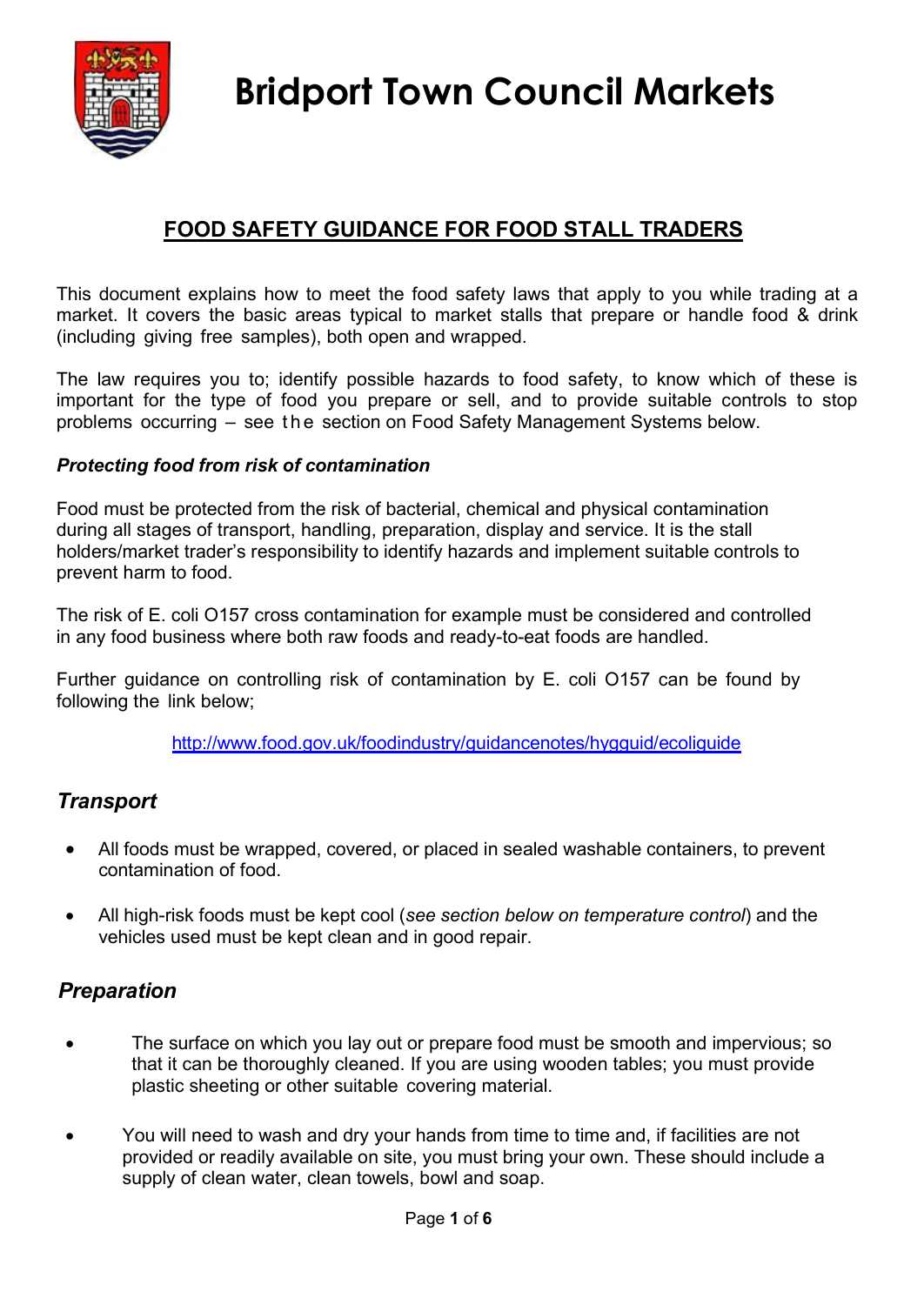

- For stall holders selling open foods, such as; raw meats or high-risk unwrapped foods such as cooked meats, dairy products, or seafood, there **must** be adequate hand washing facilities at the stall.
- If you are using knives or other serving implements, you will need separate washing facilities for these, **not** those used for hand washing. A separate bowl or sink must be used. You must also regularly wipe down surfaces with clean (preferably disposable) cloths using a food safe cleaner and disinfectant.

## *Storage and Display*

- Ensure food surfaces are smooth, impervious and capable of being cleaned / disinfected.
- Keep raw and ready to eat foods apart at all times.
- Keep food off the floor, ideally 45cms above ground level.
- If the same person is to handle and serve both raw and cooked products, then strict hand washing immediately after handling raw foods must be observed.
- Protect food by covering or wrapping it where possible. Open food must be protected from objects such as insects and coins, etc. falling into it and from the public touching, coughing, or sneezing in the display area, by providing suitable "sneeze screens".
- The provision of colour coded tongs or disposable gloves for handling different foods may be necessary to keep handling of open food to a minimum.
- Any free samples which are provided must also be protected against contamination e.g. use disposable cocktail sticks or forks to prevent handling. Samples should be left on display for as short a period as possible then replenished.

## *Temperature Control*

.

- All perishable foods must be kept at a suitable temperature.
- Food which is usually stored in the fridge must be kept below 8ºC (ideally less than 5ºC).
- If a refrigerated unit is not available, it may be adequate to store the product in an insulated container with ice or ice packs.
- It is only possible to display the product at ambient temperatures for a short period of time - in most cases, no more than 4 hours.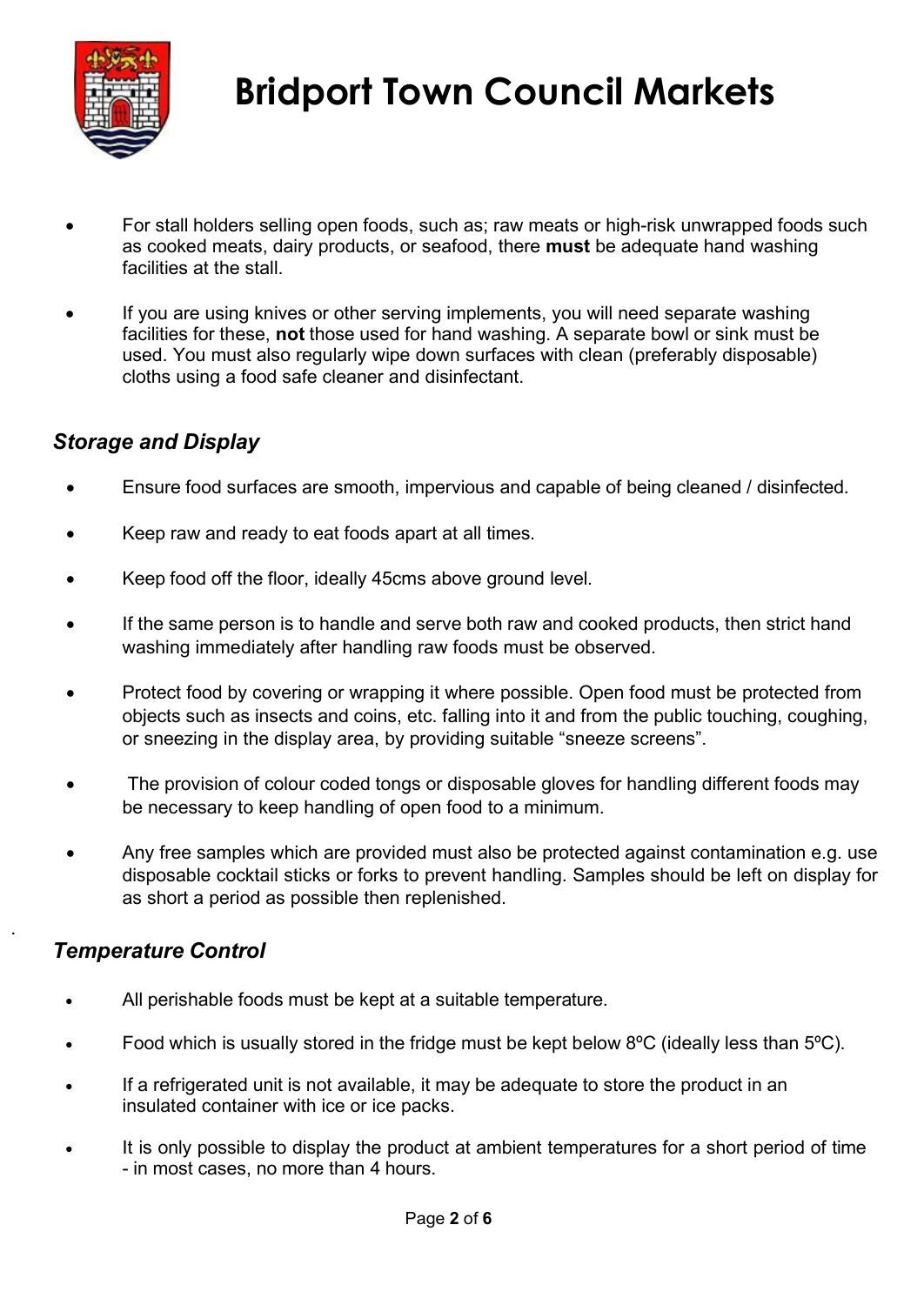

- It is recommended that you only keep a small amount of food at ambient temperature to minimise the amount of time it is out of temperature control.
- If you are selling hot food, you must ensure that it is thoroughly cooked to 75  $\degree$ C or above before it is sold and kept hot prior to sale (above 63 ºC).
- An accurate food probe, prepared with food safe disinfectant wipes, should be used for checking the temperatures of hot food.
- Temperature checks on chilled and hot foods should be recorded in a logbook as part of your food safety management arrangements.

## *Traceability*

- You are required to demonstrate (through relevant documentation or information) who has supplied food products to you; including ingredients, so that the source can be identified at any time.
- If you supply to other food businesses, you must be able to show what product you have supplied and the customer details.

## *Personal Hygiene*

• Hand washing is one of the most important steps in producing safe food. Hands must always be washed before starting work, after handling raw food and after any task which may have made them dirty, particularly after visiting the toilet.

- Clean over-clothing and, where necessary, a hat should be worn when handling food.
- Long hair should be tied back & jewellery should not be worn.
- Cuts or skin infections must be covered with a waterproof dressing.
- Food handlers must not handle food at all if they are suffering from an upset stomach. They must not handle food until 48 hours after they are symptom free.

## *Training*

- Any person who handles food to any extent, whether the food is open or pre- wrapped, should be suitably trained or instructed in food hygiene matters.
- Handlers of open food should be trained to at least the Food Hygiene Level 2 (formerly the Basic Food Hygiene Certificate) or similar.
- Training must be regularly reviewed and updated.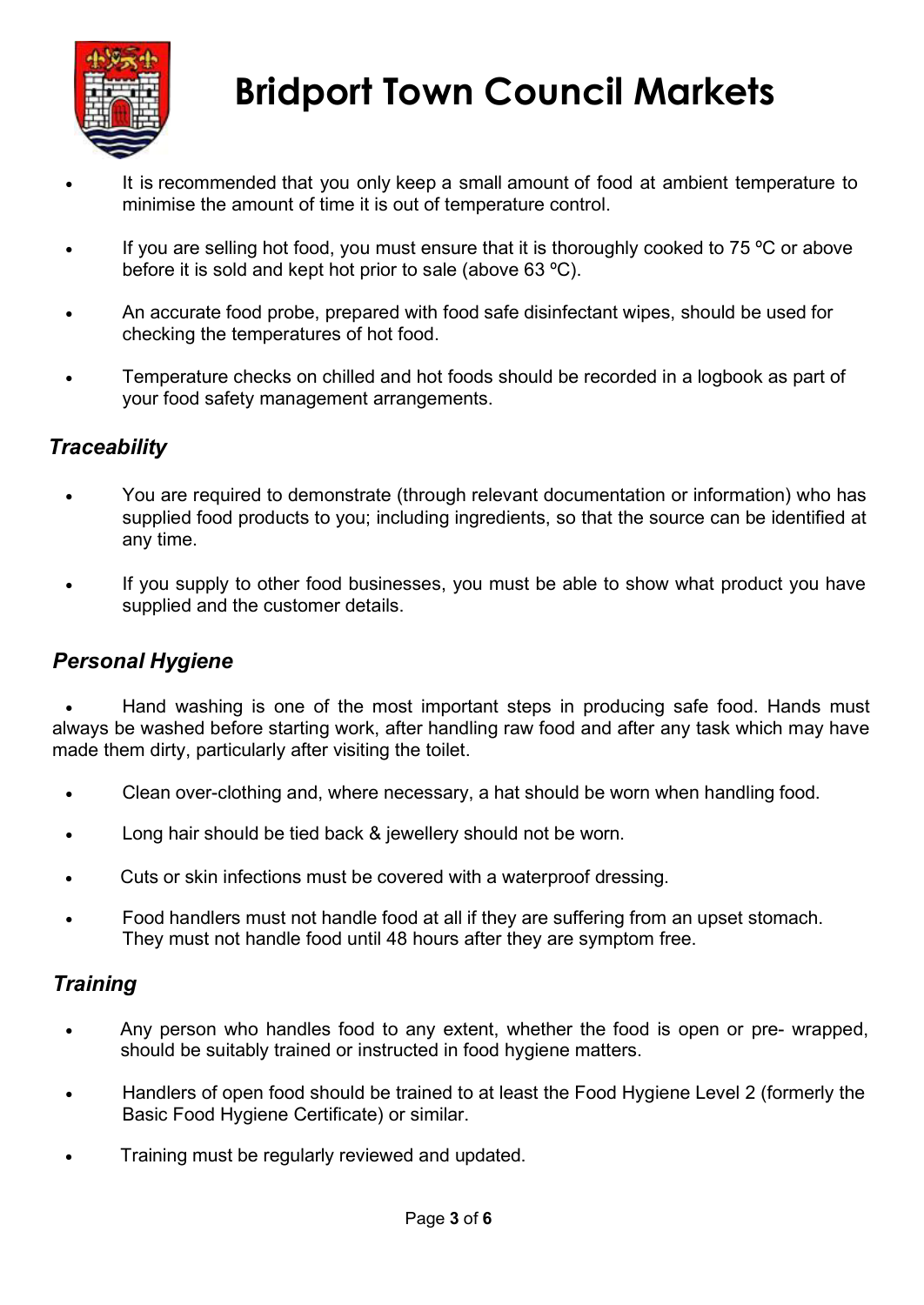

## *Registration*

Every food business must be registered with the Local Authority where they are based. Registration is free and the application form can be obtained from your local Environmental Health **Department** 

## *Food Safety Management Systems*

All food businesses must prepare documentation that explains what food safety hazards are relevant to their operation and how they will be controlled and monitored. The type of system you adopt will depend on your business.

A very low risk business such as a stall selling vegetables will need to follow good hygiene practice, whereas a food manufacturer will need a fully documented Hazard Analysis Critical Control Point (HACCP) plan. A caterer or a stall holder selling homemade meat pies for example is somewhere in between. The Food Standards Agency has produced packs for caterers and retailers entitled "*Safer Food Better Business"*. If you require advice on the type of system to adopt, contact your Environmental Health Department.

## *Allergens*

Allergic reactions to particular elements in food are becoming more widespread and can be catastrophic in individual cases.

At a minimum; stallholders should display a notice advising if the goods they sell contain any of the 14 recognised groups of allergens

This is a specialty issue and information is available at:

[https://www.food.gov.uk/topic/allergens#business-guidance](https://www.food.gov.uk/topic/allergens%23business-guidance) <http://allergytraining.food.gov.uk/english/rules-and-legislation>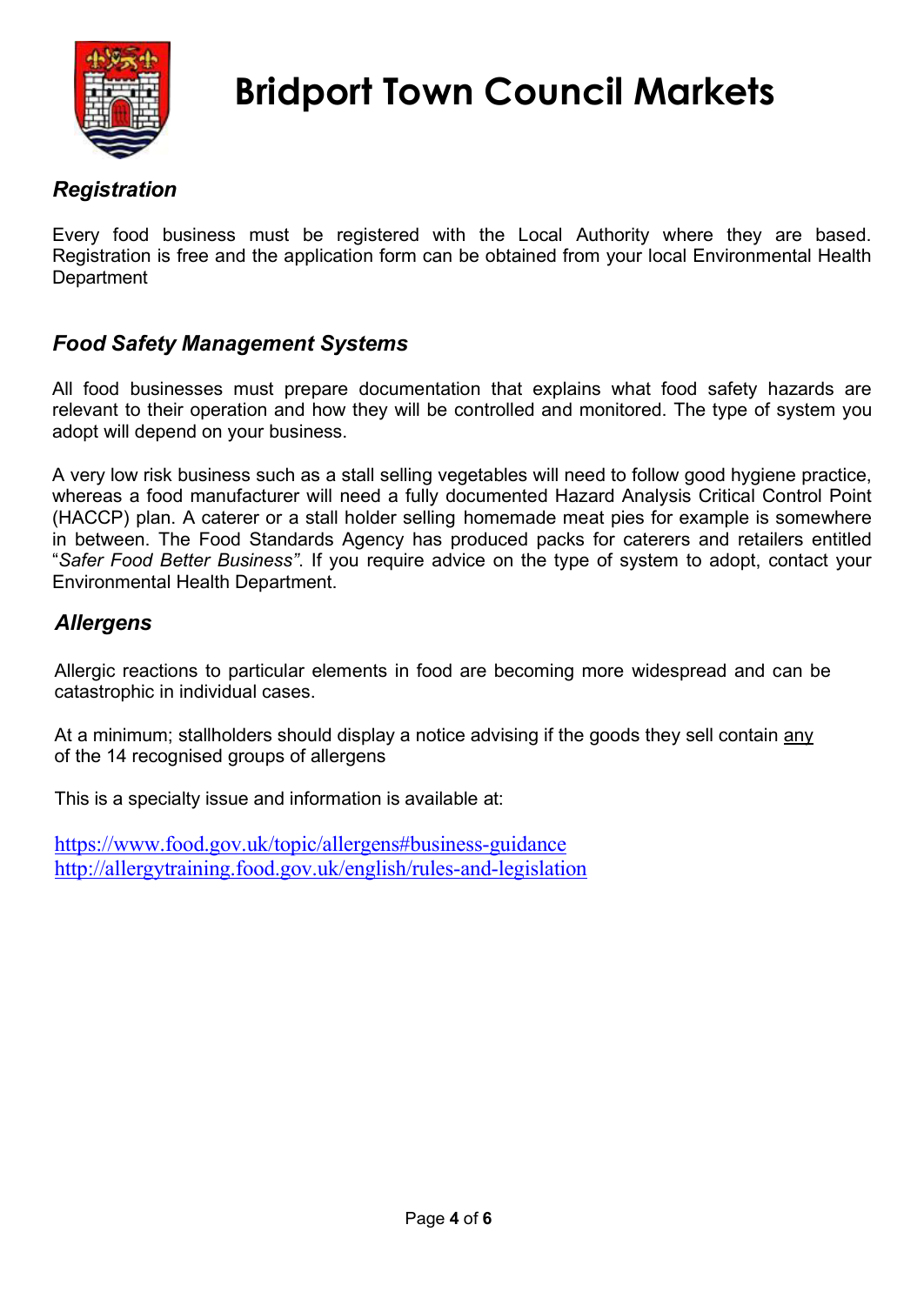

## *Further Information*

The purpose of this guidance is to advise you on how to meet the Food Safety Laws that apply to you whilst trading at a market. However, this leaflet cannot cover all aspects of the law or circumstances that may arise. You are advised to contact the local Environmental Health or Trading Standards services for more specific advice applicable to your business.

## *Useful contacts:*

**Environmental Health - Email: [env.health@dorsetcouncil.gov.uk](mailto:env.health@dorsetcouncil.gov.uk)**

## **Tel:01305 251010 / Fax:01305 251481**

*Dorset [Council - Environmental](https://www.dorsetforyou.gov.uk/environmental-health/environmental-health.aspx?folderIds=5540%2C24021) Health Guidance*

## **The Food Standards Agency**

**[www.food.gov.uk/–](http://www.food.gov.uk/)**

**Tel: 020 7276 8000**

**Bridport Town Council,** 

**Mountfield, Bridport. Dorset. DT6 3JP**

**Phone: 01308 456722 Email: [enquiries@bridport-tc.gov.uk](mailto:enquiries@bridport-tc.gov.uk)**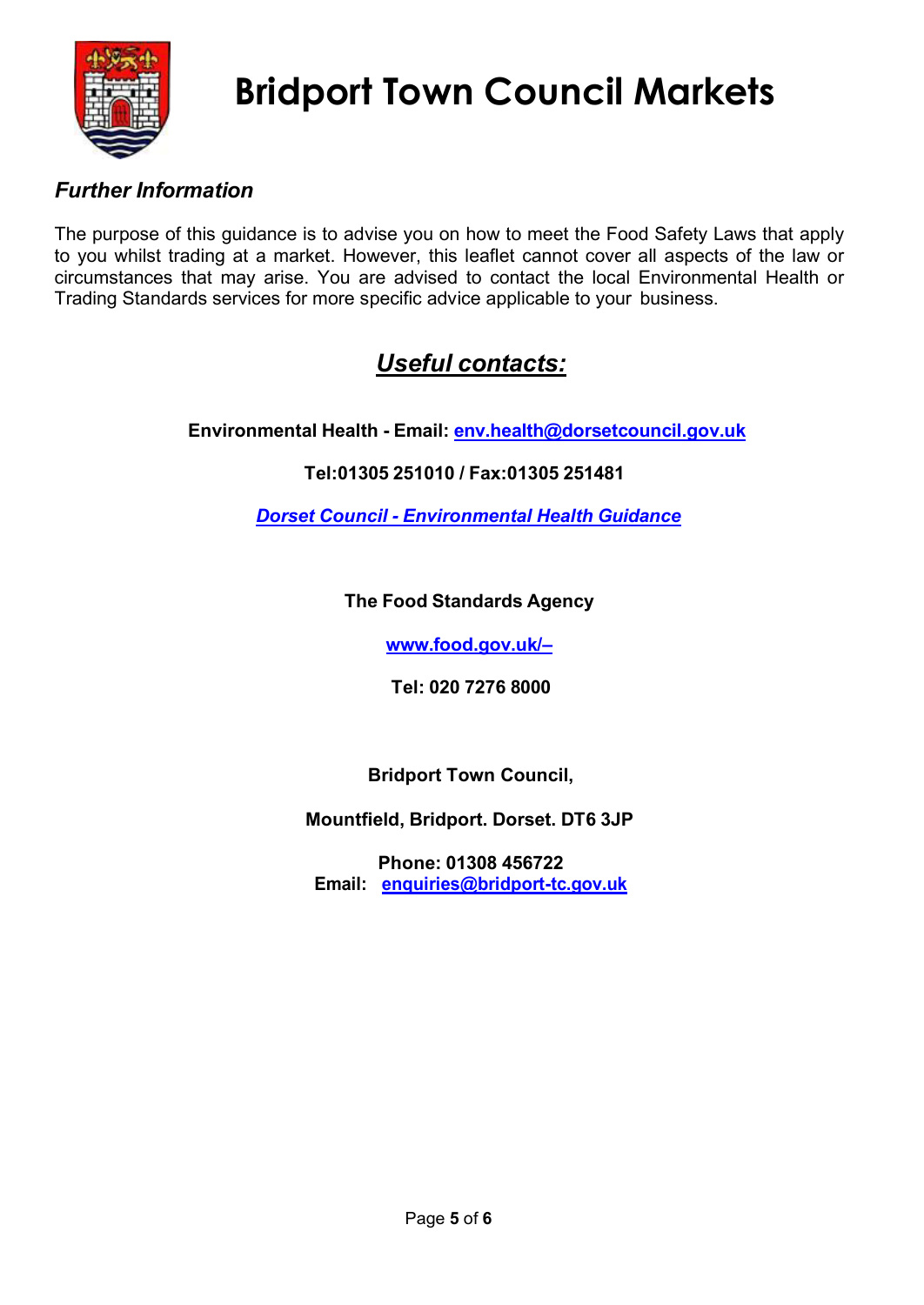

## BRIDPORT CITIZENS' CHARTER

## General Rights & Duties

As a human being we have certain rights and freedoms. In return, we are responsible for upholding the rights and freedom of all other human beings and engaging, as far as able, in activities that promote the wellbeing of everyone within the Town of Bridport and the wider community. As a community we expect our elected representatives to honour these rights and responsibilities.

## 5 Key Principal Rights & Responsibilities

#### 1 Freedom of belief, thought & expression

We have the right to make up our own minds, think and believe what we like, express our thoughts freely and discuss our thoughts with other people.

We are all responsible for respecting the ideology, thoughts and feelings of other people and defending their right to express them within the limits of the law. We have a right to safe and public spaces where people can speak and share ideas freely and with respect.

#### 2 Democracy & access to public services

We have the right to fully participate in local and national government and have equal access to all public services.

We are all responsible for actively engaging in the democratic process to ensure freedom of speech, and that all public services which uphold the dignity and safety of all our citizens are not denied or restricted unfairly. We also have responsibility to hold elected representatives to account where they fail in their responsibilities.

#### 3 Personal and community security

We all have the right to a safe, warm, dry home, economic security and access to health and social care and live in a safe environment. We have a right to expect that government will secure our country and our communities. We have a right to learn and maximise our personal potential.

We have responsibility for our own and any dependants' health and education by making responsible choices, but are also responsible for paying our taxes to ensure that local and national resources are available to deliver those essential services and aspirations.

#### 4 Personal and community culture

We have the right to access, and freely participate in, the cultural life of the wider community and to protect and celebrate cultural differences within it.

We have a responsibility, therefore, to honour other peoples' culture. We are also responsible for respecting copyright and intellectual rights of those who create literature, music etc.

#### 5 Environment

We all have the right of access to sufficient of the Earth's resources, but no more than to maintain the above rights.

We are responsible for not wasting natural resources, being aware of our carbon footprint and the consequences of our actions on the environment and natural community.